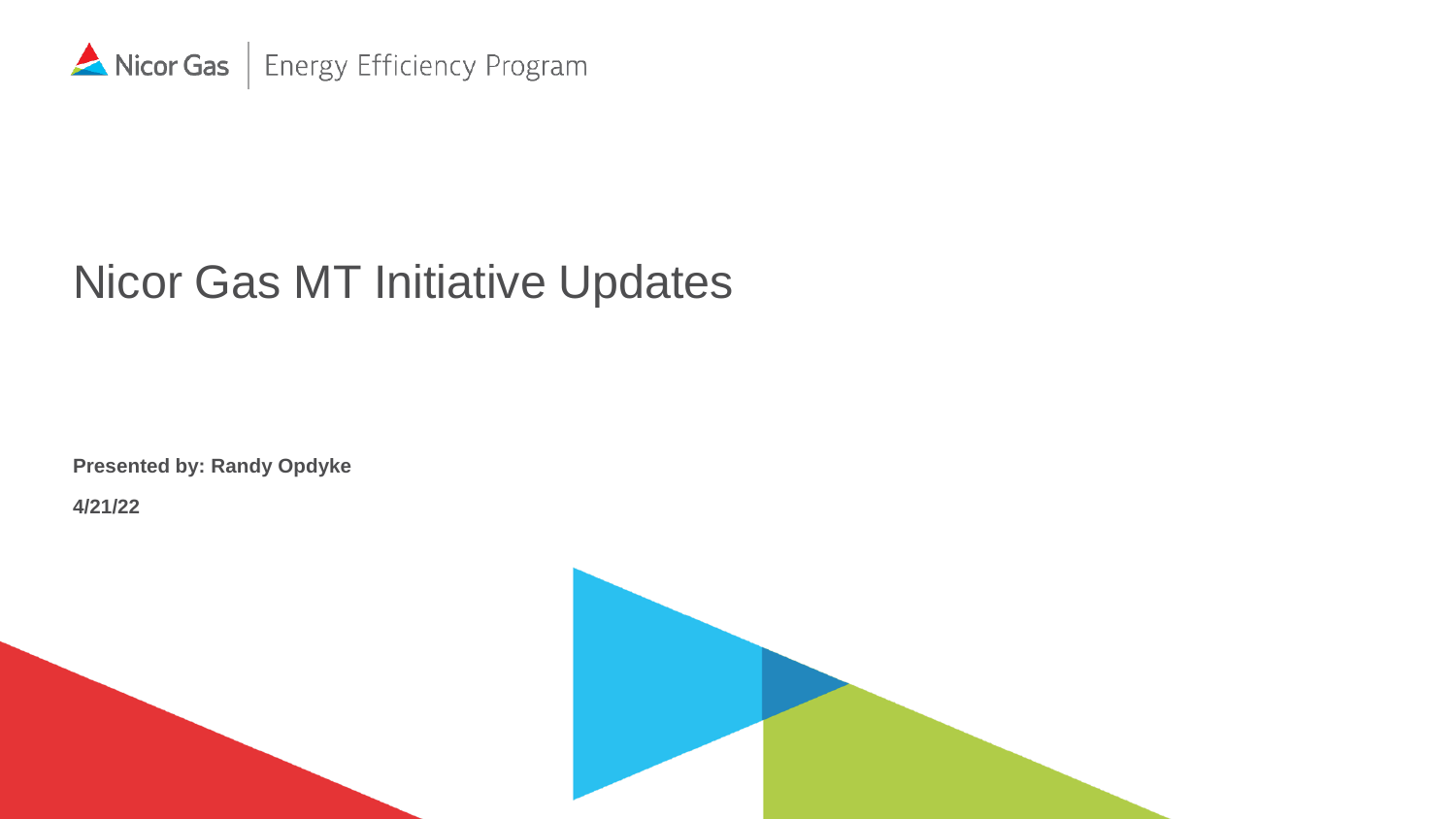## Nicor Gas MT Initiative Updates



| <b>Market Transformation Initiative</b>                                          | <b>Brief Description of Initiative</b>                                                                                                                                                                                                                                                                                                                                                                                                                                                                                     | <b>Utility Participation</b>                         | <b>Brief Status Update</b>                                                                                                                                                                                                                                                                                               |  |
|----------------------------------------------------------------------------------|----------------------------------------------------------------------------------------------------------------------------------------------------------------------------------------------------------------------------------------------------------------------------------------------------------------------------------------------------------------------------------------------------------------------------------------------------------------------------------------------------------------------------|------------------------------------------------------|--------------------------------------------------------------------------------------------------------------------------------------------------------------------------------------------------------------------------------------------------------------------------------------------------------------------------|--|
|                                                                                  | Advanced Windows (Thin Triple Pane) Accelerate the adoption of next generation window<br>products, such as thin triple windows and quad-pane<br>windows, to improve building envelope thermal<br>performance. A new version of triple pane windows<br>provides roughly the same insulation value ( $R$ -5) of<br>conventional triple pane windows without the added frame<br>thickness and weight; uses the same glazing unit<br>dimensions as double-pane windows; 40% more effiicent<br>than typical double-pane windows | Ameren Illinois,<br>ComEd, Nicor Gas                 | Participate in advanced windows quantitative research, co-funding<br>an Illinois-wide quantitative market assessment developing<br>research objectives and questions with other founders.<br>Engagement with PAWS group to build coalition of market actors<br>supporting advanced windows.                              |  |
| Code Advancement - Energy Stretch<br>Codes and Building Performance<br>Standards | Advance statewide baseline building energy code<br>Support stretch code development and accelerate stretch<br>code adoption<br>Develop savings and attribution models; develop natural<br>market baselines                                                                                                                                                                                                                                                                                                                 | ComEd, Nicor Gas,<br>Peoples Gas, North<br>Shore Gas | Stretch Codes-> In progress; update scheduled during April 21<br><b>Working Group meeting</b><br>Building Performance Standards-> To begin Q2 2022                                                                                                                                                                       |  |
| <b>Efficient Rooftop Units</b>                                                   | Increase efficiency of rooftop units through product<br>differentiation and ultimately standards                                                                                                                                                                                                                                                                                                                                                                                                                           | Nicor Gas                                            | Quantitative market research, develop IL natural market baseline;<br>logic model development                                                                                                                                                                                                                             |  |
| <b>Gas Heat Pumps</b>                                                            | Accelerate the adoption of next generation of gas heat pump<br>technologies for water heating and space conditioning.                                                                                                                                                                                                                                                                                                                                                                                                      | Nicor Gas, Peoples<br>Gas, North Shore Gas           | Participation in the North American Gas Heat Pump Collaborative.<br>Conducted market research on residential water heating and space<br>conditioning markets.<br>Accelerate codes/certification/standards<br>Conduct research to segment installers, identify early adopters<br>Developing collateral to build awareness |  |
| Secondary Glazing System                                                         | Secondary glazing systems (SGS) are an envelope retrofit<br>technology in commercial buildings that improves thermal<br>performance of poorly performing existing windows.                                                                                                                                                                                                                                                                                                                                                 | Nicor Gas & ComEd                                    | Initial market research study to understand current SGS market<br>volume in Illinois, its potential for growth and challenges to higher<br>market adoption.                                                                                                                                                              |  |